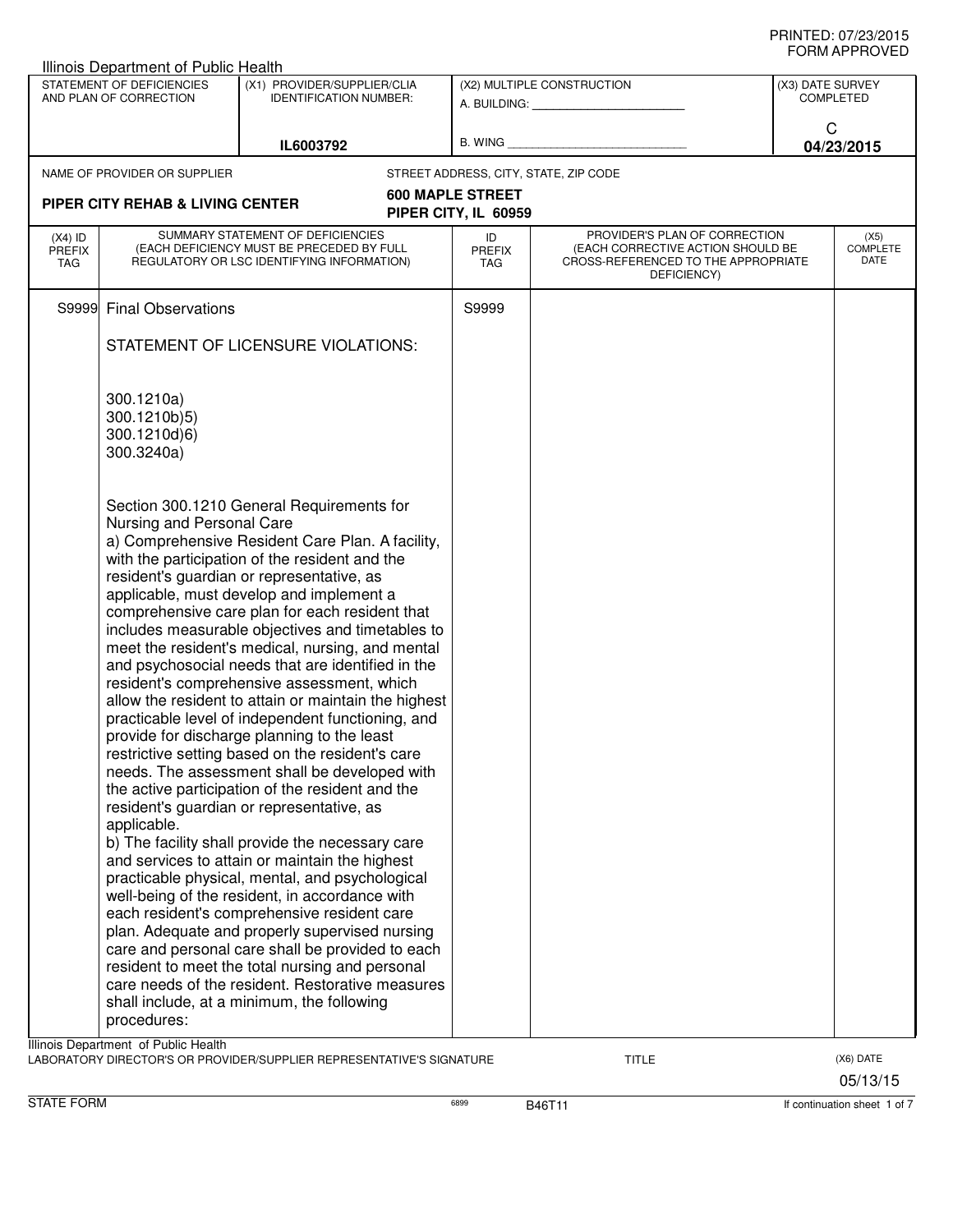| Illinois Department of Public Health |                                                                                                                                                                                                                                    |                                                                                                                                                                                                                                                                                                                                                                                                                                                                                                                                                                                                                                                                                 |                                                 |                                                                                                                          |                               |                                 |
|--------------------------------------|------------------------------------------------------------------------------------------------------------------------------------------------------------------------------------------------------------------------------------|---------------------------------------------------------------------------------------------------------------------------------------------------------------------------------------------------------------------------------------------------------------------------------------------------------------------------------------------------------------------------------------------------------------------------------------------------------------------------------------------------------------------------------------------------------------------------------------------------------------------------------------------------------------------------------|-------------------------------------------------|--------------------------------------------------------------------------------------------------------------------------|-------------------------------|---------------------------------|
|                                      | STATEMENT OF DEFICIENCIES<br>AND PLAN OF CORRECTION                                                                                                                                                                                | (X1) PROVIDER/SUPPLIER/CLIA<br><b>IDENTIFICATION NUMBER:</b>                                                                                                                                                                                                                                                                                                                                                                                                                                                                                                                                                                                                                    |                                                 | (X2) MULTIPLE CONSTRUCTION                                                                                               | (X3) DATE SURVEY<br>COMPLETED |                                 |
|                                      |                                                                                                                                                                                                                                    | IL6003792                                                                                                                                                                                                                                                                                                                                                                                                                                                                                                                                                                                                                                                                       | $B.$ WING $\_$                                  |                                                                                                                          | C                             | 04/23/2015                      |
|                                      | NAME OF PROVIDER OR SUPPLIER                                                                                                                                                                                                       |                                                                                                                                                                                                                                                                                                                                                                                                                                                                                                                                                                                                                                                                                 |                                                 | STREET ADDRESS, CITY, STATE, ZIP CODE                                                                                    |                               |                                 |
|                                      | <b>PIPER CITY REHAB &amp; LIVING CENTER</b>                                                                                                                                                                                        |                                                                                                                                                                                                                                                                                                                                                                                                                                                                                                                                                                                                                                                                                 | <b>600 MAPLE STREET</b><br>PIPER CITY, IL 60959 |                                                                                                                          |                               |                                 |
| $(X4)$ ID<br><b>PREFIX</b><br>TAG    |                                                                                                                                                                                                                                    | SUMMARY STATEMENT OF DEFICIENCIES<br>(EACH DEFICIENCY MUST BE PRECEDED BY FULL<br>REGULATORY OR LSC IDENTIFYING INFORMATION)                                                                                                                                                                                                                                                                                                                                                                                                                                                                                                                                                    | ID<br><b>PREFIX</b><br><b>TAG</b>               | PROVIDER'S PLAN OF CORRECTION<br>(EACH CORRECTIVE ACTION SHOULD BE<br>CROSS-REFERENCED TO THE APPROPRIATE<br>DEFICIENCY) |                               | (X5)<br><b>COMPLETE</b><br>DATE |
| S9999                                | Continued From page 1                                                                                                                                                                                                              |                                                                                                                                                                                                                                                                                                                                                                                                                                                                                                                                                                                                                                                                                 | S9999                                           |                                                                                                                          |                               |                                 |
|                                      | practicable level of functioning.<br>and shall be practiced on a 24-hour,<br>seven-day-a-week basis:<br>and assistance to prevent accidents.<br>Section 300.3240 Abuse and Neglect<br>resident.                                    | 5) All nursing personnel shall assist and<br>encourage residents with ambulation and safe<br>transfer activities as often as necessary in an<br>effort to help them retain or maintain their highest<br>d) Pursuant to subsection (a), general nursing<br>care shall include, at a minimum, the following<br>6) All necessary precautions shall be taken to<br>assure that the residents' environment remains<br>as free of accident hazards as possible. All<br>nursing personnel shall evaluate residents to see<br>that each resident receives adequate supervision<br>a) An owner, licensee, administrator, employee or<br>agent of a facility shall not abuse or neglect a |                                                 |                                                                                                                          |                               |                                 |
|                                      |                                                                                                                                                                                                                                    | These requirements are not met as evidenced by:                                                                                                                                                                                                                                                                                                                                                                                                                                                                                                                                                                                                                                 |                                                 |                                                                                                                          |                               |                                 |
|                                      | occurrences in the sample of three.                                                                                                                                                                                                | Based on observation, record review and<br>interview, the facility failed to safely transfer a<br>resident (R3) using a mechanical lift and safely<br>reposition another resident (R2) in a wheelchair.<br>This failure resulted in R3 sustaining a left<br>humerus fracture with displacement. R2 and R3<br>are two of three residents reviewed for unusual                                                                                                                                                                                                                                                                                                                    |                                                 |                                                                                                                          |                               |                                 |
|                                      | Findings include:                                                                                                                                                                                                                  |                                                                                                                                                                                                                                                                                                                                                                                                                                                                                                                                                                                                                                                                                 |                                                 |                                                                                                                          |                               |                                 |
|                                      | 1. The Physician Order Sheet dated April 2015<br>documents the following diagnoses for R3:<br>Cerebral Vascular Accident with Left Sided<br>Paralysis, Lupus and History of Right shoulder<br>Ilinois Denartment, of Public Health |                                                                                                                                                                                                                                                                                                                                                                                                                                                                                                                                                                                                                                                                                 |                                                 |                                                                                                                          |                               |                                 |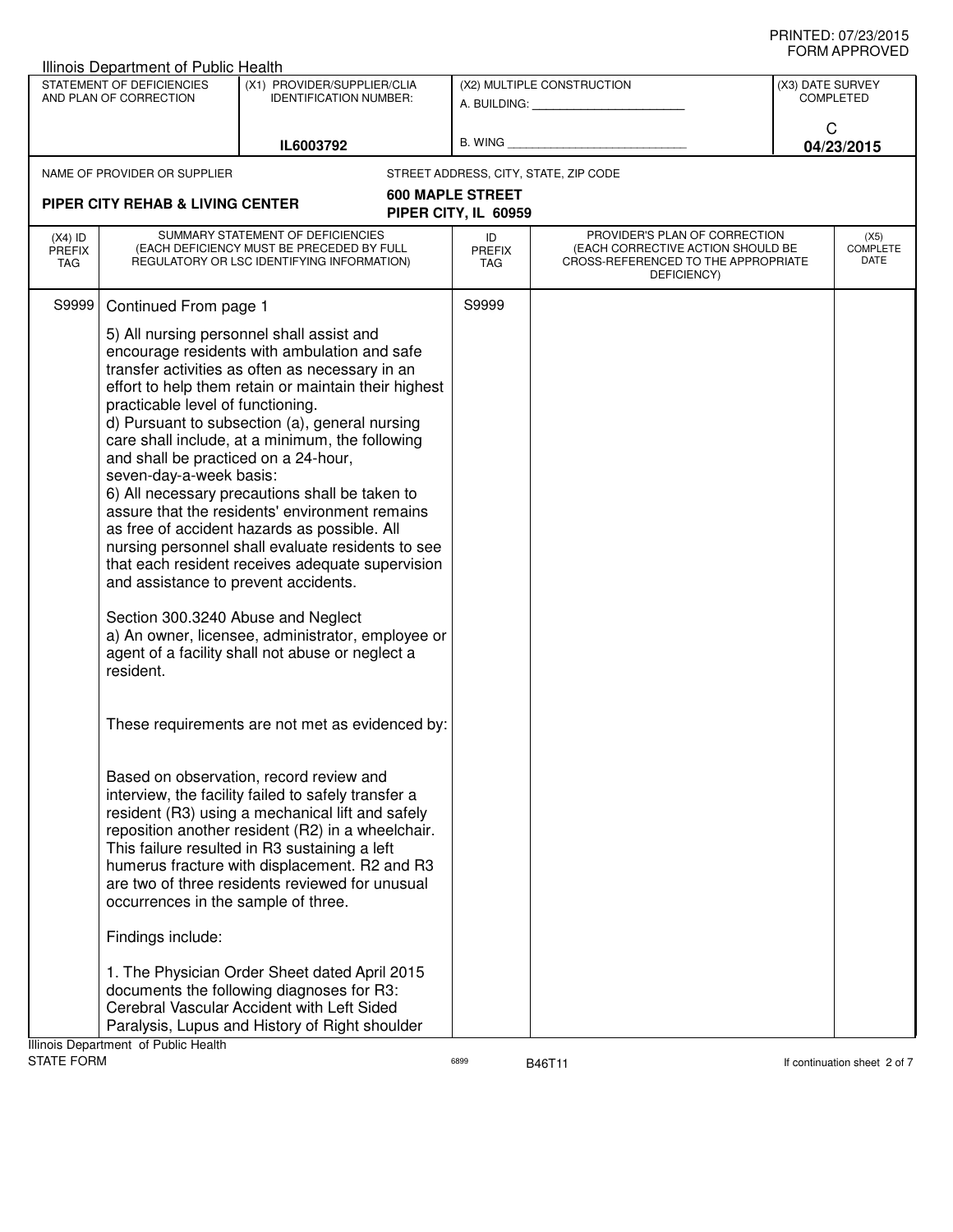| Illinois Department of Public Health                |                                                                              |                                                                                                                                                                                                                                                                                                                                                                      |                                                 |                                                                                                                          |                  |                                 |
|-----------------------------------------------------|------------------------------------------------------------------------------|----------------------------------------------------------------------------------------------------------------------------------------------------------------------------------------------------------------------------------------------------------------------------------------------------------------------------------------------------------------------|-------------------------------------------------|--------------------------------------------------------------------------------------------------------------------------|------------------|---------------------------------|
| STATEMENT OF DEFICIENCIES<br>AND PLAN OF CORRECTION |                                                                              | (X1) PROVIDER/SUPPLIER/CLIA<br><b>IDENTIFICATION NUMBER:</b>                                                                                                                                                                                                                                                                                                         |                                                 | (X2) MULTIPLE CONSTRUCTION<br>A. BUILDING: A. BUILDING:                                                                  | (X3) DATE SURVEY | <b>COMPLETED</b>                |
|                                                     |                                                                              | IL6003792                                                                                                                                                                                                                                                                                                                                                            | B. WING                                         |                                                                                                                          | C                | 04/23/2015                      |
|                                                     | NAME OF PROVIDER OR SUPPLIER                                                 |                                                                                                                                                                                                                                                                                                                                                                      |                                                 | STREET ADDRESS, CITY, STATE, ZIP CODE                                                                                    |                  |                                 |
|                                                     | <b>PIPER CITY REHAB &amp; LIVING CENTER</b>                                  |                                                                                                                                                                                                                                                                                                                                                                      | <b>600 MAPLE STREET</b><br>PIPER CITY, IL 60959 |                                                                                                                          |                  |                                 |
| $(X4)$ ID<br><b>PREFIX</b><br><b>TAG</b>            |                                                                              | SUMMARY STATEMENT OF DEFICIENCIES<br>(EACH DEFICIENCY MUST BE PRECEDED BY FULL<br>REGULATORY OR LSC IDENTIFYING INFORMATION)                                                                                                                                                                                                                                         | ID<br><b>PREFIX</b><br><b>TAG</b>               | PROVIDER'S PLAN OF CORRECTION<br>(EACH CORRECTIVE ACTION SHOULD BE<br>CROSS-REFERENCED TO THE APPROPRIATE<br>DEFICIENCY) |                  | (X5)<br><b>COMPLETE</b><br>DATE |
| S9999                                               | Continued From page 2                                                        |                                                                                                                                                                                                                                                                                                                                                                      | S9999                                           |                                                                                                                          |                  |                                 |
|                                                     | Fracture.                                                                    |                                                                                                                                                                                                                                                                                                                                                                      |                                                 |                                                                                                                          |                  |                                 |
|                                                     | or more.                                                                     | The Minimum Data Set dated 2/2/15 documents<br>that R3 is cognitively intact and that R3 is<br>non-ambulatory and is an extensive assist of two                                                                                                                                                                                                                      |                                                 |                                                                                                                          |                  |                                 |
|                                                     | one side).                                                                   | R3's Nursing Progress Review assessment dated<br>3/19/15 documents that R3 is limited in upper<br>extremities due to flaccid left arm and limited in<br>lower extremities due to hemiplegia (paralysis on                                                                                                                                                            |                                                 |                                                                                                                          |                  |                                 |
|                                                     | a "mechanical lift (full body)."                                             | The facility report titled "Comprehensive Nursing<br>Assessment" dated 3/30/15 documents that R3 is                                                                                                                                                                                                                                                                  |                                                 |                                                                                                                          |                  |                                 |
|                                                     | unable to move either one.                                                   | The Care Plan for R3 dated 2/11/15 documents<br>that a full body mechanical lift is to be used as<br>needed. The same Care Plan documents that R3<br>has contractures to left hand and fingers and is                                                                                                                                                                |                                                 |                                                                                                                          |                  |                                 |
|                                                     | mechanical lift for transfers.                                               | Nursing Notes dated 4/16/15 document that R3<br>participates with therapy and left side remains<br>flaccid. Wears oxygen majority of time.<br>Incontinent of urine and needs help of full body                                                                                                                                                                       |                                                 |                                                                                                                          |                  |                                 |
|                                                     | helping me."                                                                 | A facility document titled "Witness Statement"<br>dated 4/18/15 by R3 states "(R3) stated she fell<br>out of the sit to stand (mechanical lift) into her<br>wheelchair. (R3) stated I was sliding out of my<br>chair so they repositioned me. I felt stress to my<br>armpit. It was about 3:30 or 3:45 pm and (E3 and<br>E4, both Certified Nursing Assistants) were |                                                 |                                                                                                                          |                  |                                 |
|                                                     | On 4/22/15 at 11:10 am E6, Certified<br>Illinois Department of Public Health | Occupational Therapy Assistant and Program                                                                                                                                                                                                                                                                                                                           |                                                 |                                                                                                                          |                  |                                 |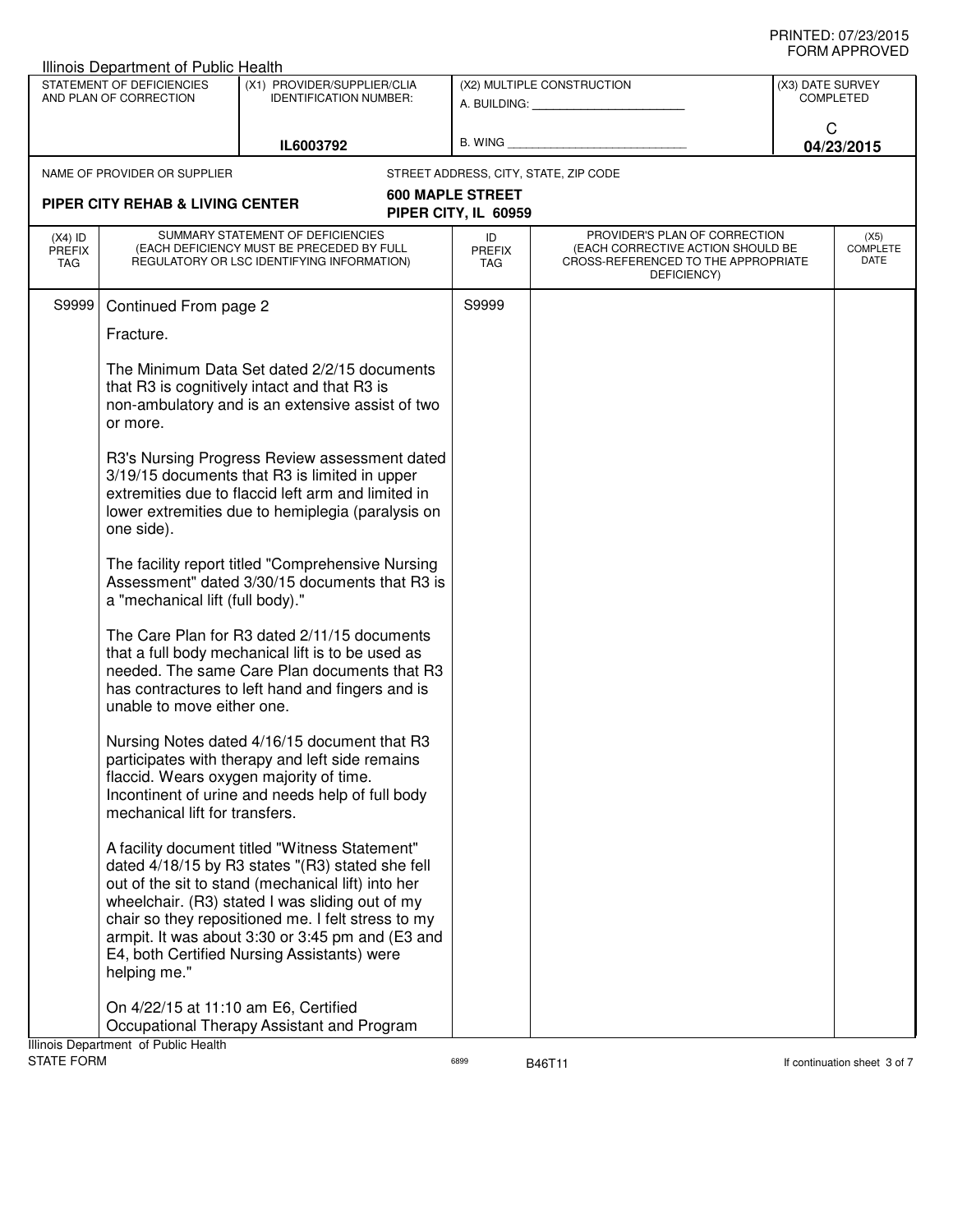|                                                                                                                     | Illinois Department of Public Health                                                                                                                    |                                                                                                                                                                                                                                                                                                                                                                                                                                                                                                                                                                                                                                                                                                                                                                                                                                                                                                                            |                                                 |                                                                                                                          |                                 |
|---------------------------------------------------------------------------------------------------------------------|---------------------------------------------------------------------------------------------------------------------------------------------------------|----------------------------------------------------------------------------------------------------------------------------------------------------------------------------------------------------------------------------------------------------------------------------------------------------------------------------------------------------------------------------------------------------------------------------------------------------------------------------------------------------------------------------------------------------------------------------------------------------------------------------------------------------------------------------------------------------------------------------------------------------------------------------------------------------------------------------------------------------------------------------------------------------------------------------|-------------------------------------------------|--------------------------------------------------------------------------------------------------------------------------|---------------------------------|
| STATEMENT OF DEFICIENCIES<br>(X1) PROVIDER/SUPPLIER/CLIA<br>AND PLAN OF CORRECTION<br><b>IDENTIFICATION NUMBER:</b> |                                                                                                                                                         | (X2) MULTIPLE CONSTRUCTION<br>A. BUILDING: A. BUILDING:                                                                                                                                                                                                                                                                                                                                                                                                                                                                                                                                                                                                                                                                                                                                                                                                                                                                    |                                                 | (X3) DATE SURVEY<br><b>COMPLETED</b>                                                                                     |                                 |
| IL6003792                                                                                                           |                                                                                                                                                         |                                                                                                                                                                                                                                                                                                                                                                                                                                                                                                                                                                                                                                                                                                                                                                                                                                                                                                                            | B. WING <b>Example 2008</b>                     | C<br>04/23/2015                                                                                                          |                                 |
|                                                                                                                     | NAME OF PROVIDER OR SUPPLIER                                                                                                                            |                                                                                                                                                                                                                                                                                                                                                                                                                                                                                                                                                                                                                                                                                                                                                                                                                                                                                                                            |                                                 | STREET ADDRESS, CITY, STATE, ZIP CODE                                                                                    |                                 |
|                                                                                                                     | <b>PIPER CITY REHAB &amp; LIVING CENTER</b>                                                                                                             |                                                                                                                                                                                                                                                                                                                                                                                                                                                                                                                                                                                                                                                                                                                                                                                                                                                                                                                            | <b>600 MAPLE STREET</b><br>PIPER CITY, IL 60959 |                                                                                                                          |                                 |
| $(X4)$ ID<br><b>PREFIX</b><br>TAG                                                                                   |                                                                                                                                                         | SUMMARY STATEMENT OF DEFICIENCIES<br>(EACH DEFICIENCY MUST BE PRECEDED BY FULL<br>REGULATORY OR LSC IDENTIFYING INFORMATION)                                                                                                                                                                                                                                                                                                                                                                                                                                                                                                                                                                                                                                                                                                                                                                                               | ID<br><b>PREFIX</b><br>TAG                      | PROVIDER'S PLAN OF CORRECTION<br>(EACH CORRECTIVE ACTION SHOULD BE<br>CROSS-REFERENCED TO THE APPROPRIATE<br>DEFICIENCY) | (X5)<br><b>COMPLETE</b><br>DATE |
| S9999                                                                                                               | Continued From page 3                                                                                                                                   |                                                                                                                                                                                                                                                                                                                                                                                                                                                                                                                                                                                                                                                                                                                                                                                                                                                                                                                            | S9999                                           |                                                                                                                          |                                 |
|                                                                                                                     | transfer.<br>hurry."                                                                                                                                    | Director stated that a (full body) mechanical lift<br>had been recommended for R3 transfers. E6<br>stated that due to R3's left sided arm being<br>flaccid, R3 can not grasp the bar on the lift. E6<br>went on to state that R3 is not always a good<br>stand, due to weight bearing issues. Therefore,<br>making a sit to stand mechanical lift an unsafe<br>On 4/22/15 at 11:30 am, R3 stated that when E3<br>and E4 transferred R3 using the sit to stand<br>mechanical lift that R3's arm was hurt then. R3<br>stated "I believe my arm was hurt when the band<br>going around me slipped up under my left arm<br>and I fell back into my chair. They were in a<br>On 4/22/15 at 12:30 pm E2, Director of Nursing<br>stated that the sit to stand mechanical lift had<br>been used on R3 on 4/17/15 during a transfer<br>with E3 and E4 assisting. E2 acknowledged that<br>R3 had left sided paresis and that she had |                                                 |                                                                                                                          |                                 |
|                                                                                                                     | arm and shoulder were hurt."                                                                                                                            | slipped in the sling and fallen back into the<br>wheelchair. E2 stated "this is probably when her<br>On 4/22/15 at 1:05 pm, E4 stated that a sit to<br>stand mechanical lift had been used for R3 on<br>4/17/15 two times, once with E3 and once with<br>E7, Certified Nursing Assistant. E4 stated "I                                                                                                                                                                                                                                                                                                                                                                                                                                                                                                                                                                                                                     |                                                 |                                                                                                                          |                                 |
|                                                                                                                     |                                                                                                                                                         | guess the sling could have slipped when we lifted<br>(R3) half way up from the wheelchair. (R3) can't<br>hold onto the the left side. We just kind of placed<br>her hand up on the bar, but she couldn't grip it."<br>On 4/22/15 at 1:20 pm E7, Certified Nursing<br>Assistant stated R3 is a full body mechanical lift                                                                                                                                                                                                                                                                                                                                                                                                                                                                                                                                                                                                    |                                                 |                                                                                                                          |                                 |
| Ilinois Denartment of Public Health                                                                                 | transfer and can't hold on to the sit to stand<br>mechanical lift with the left hand. E7 stated she<br>too had helped transfer R3 on 4/17/15 with a sit |                                                                                                                                                                                                                                                                                                                                                                                                                                                                                                                                                                                                                                                                                                                                                                                                                                                                                                                            |                                                 |                                                                                                                          |                                 |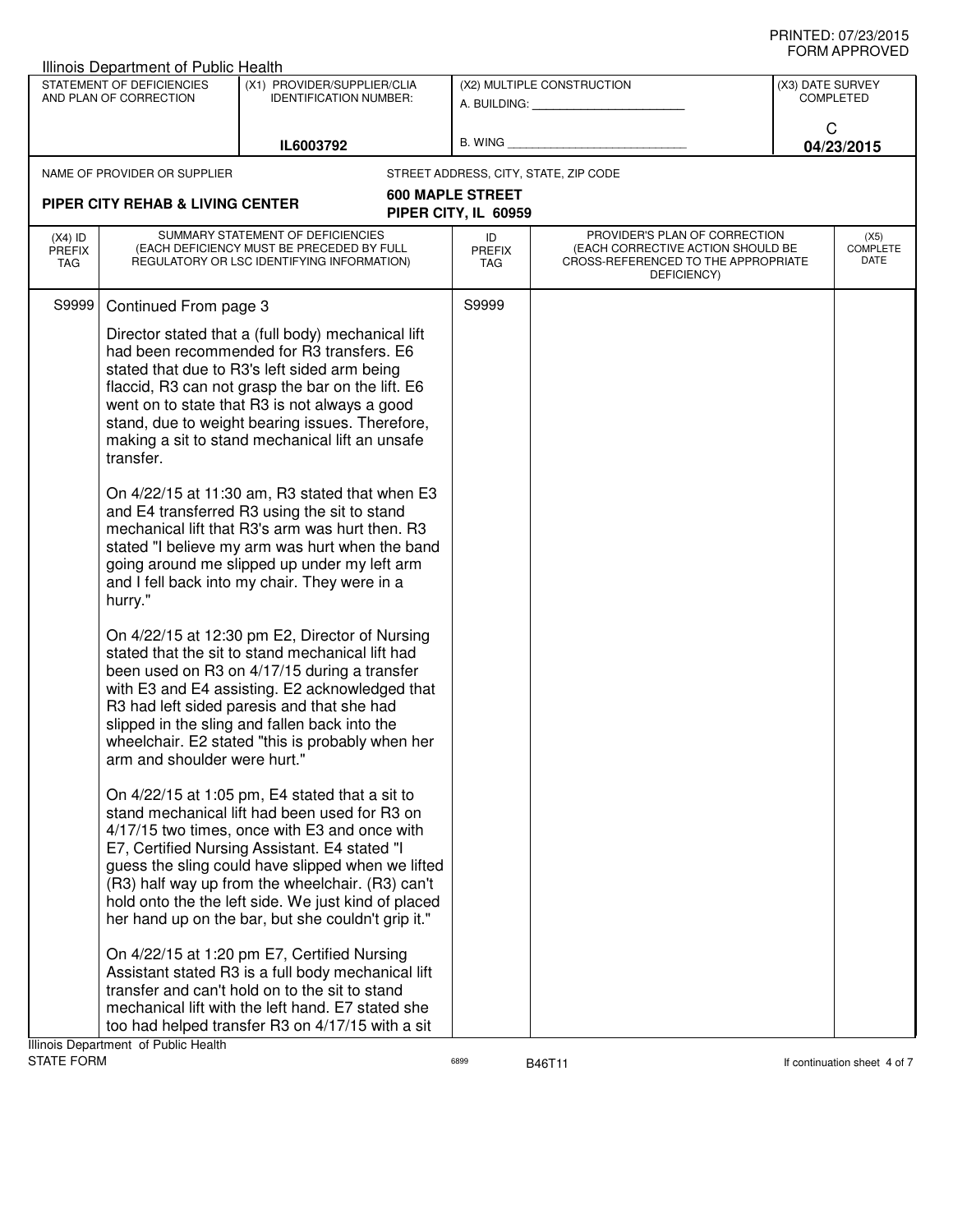|                                                                                                                     | <b>Illinois Department of Public Health</b>                                         |                                                                                                                                                                                                                                                                                                                                                                                                                                                                                                                                                                                                                                                                                                                                                                                                                                                                                                                                                                                                                                                                                                                                                                                                                                                                                                                                                                                                                                                                                                                                                                                                                   |                                                 |                                                                                                                          |  |                                 |
|---------------------------------------------------------------------------------------------------------------------|-------------------------------------------------------------------------------------|-------------------------------------------------------------------------------------------------------------------------------------------------------------------------------------------------------------------------------------------------------------------------------------------------------------------------------------------------------------------------------------------------------------------------------------------------------------------------------------------------------------------------------------------------------------------------------------------------------------------------------------------------------------------------------------------------------------------------------------------------------------------------------------------------------------------------------------------------------------------------------------------------------------------------------------------------------------------------------------------------------------------------------------------------------------------------------------------------------------------------------------------------------------------------------------------------------------------------------------------------------------------------------------------------------------------------------------------------------------------------------------------------------------------------------------------------------------------------------------------------------------------------------------------------------------------------------------------------------------------|-------------------------------------------------|--------------------------------------------------------------------------------------------------------------------------|--|---------------------------------|
| STATEMENT OF DEFICIENCIES<br>(X1) PROVIDER/SUPPLIER/CLIA<br>AND PLAN OF CORRECTION<br><b>IDENTIFICATION NUMBER:</b> |                                                                                     | (X2) MULTIPLE CONSTRUCTION<br>A. BUILDING: A. BUILDING:                                                                                                                                                                                                                                                                                                                                                                                                                                                                                                                                                                                                                                                                                                                                                                                                                                                                                                                                                                                                                                                                                                                                                                                                                                                                                                                                                                                                                                                                                                                                                           |                                                 | (X3) DATE SURVEY<br><b>COMPLETED</b>                                                                                     |  |                                 |
| IL6003792                                                                                                           |                                                                                     |                                                                                                                                                                                                                                                                                                                                                                                                                                                                                                                                                                                                                                                                                                                                                                                                                                                                                                                                                                                                                                                                                                                                                                                                                                                                                                                                                                                                                                                                                                                                                                                                                   | B. WING <b>Example 20</b>                       | C<br>04/23/2015                                                                                                          |  |                                 |
|                                                                                                                     | NAME OF PROVIDER OR SUPPLIER                                                        |                                                                                                                                                                                                                                                                                                                                                                                                                                                                                                                                                                                                                                                                                                                                                                                                                                                                                                                                                                                                                                                                                                                                                                                                                                                                                                                                                                                                                                                                                                                                                                                                                   |                                                 | STREET ADDRESS, CITY, STATE, ZIP CODE                                                                                    |  |                                 |
|                                                                                                                     | PIPER CITY REHAB & LIVING CENTER                                                    |                                                                                                                                                                                                                                                                                                                                                                                                                                                                                                                                                                                                                                                                                                                                                                                                                                                                                                                                                                                                                                                                                                                                                                                                                                                                                                                                                                                                                                                                                                                                                                                                                   | <b>600 MAPLE STREET</b><br>PIPER CITY, IL 60959 |                                                                                                                          |  |                                 |
| $(X4)$ ID<br><b>PREFIX</b><br>TAG                                                                                   |                                                                                     | SUMMARY STATEMENT OF DEFICIENCIES<br>(EACH DEFICIENCY MUST BE PRECEDED BY FULL<br>REGULATORY OR LSC IDENTIFYING INFORMATION)                                                                                                                                                                                                                                                                                                                                                                                                                                                                                                                                                                                                                                                                                                                                                                                                                                                                                                                                                                                                                                                                                                                                                                                                                                                                                                                                                                                                                                                                                      | ID<br><b>PREFIX</b><br><b>TAG</b>               | PROVIDER'S PLAN OF CORRECTION<br>(EACH CORRECTIVE ACTION SHOULD BE<br>CROSS-REFERENCED TO THE APPROPRIATE<br>DEFICIENCY) |  | (X5)<br><b>COMPLETE</b><br>DATE |
| S9999                                                                                                               | Continued From page 4                                                               |                                                                                                                                                                                                                                                                                                                                                                                                                                                                                                                                                                                                                                                                                                                                                                                                                                                                                                                                                                                                                                                                                                                                                                                                                                                                                                                                                                                                                                                                                                                                                                                                                   | S9999                                           |                                                                                                                          |  |                                 |
|                                                                                                                     | went down in the chair kind of fast."<br>mechanical.<br>per the same Nursing Notes. | to stand mechanical lift. E7 went on to state that<br>the full body mechanical lift was not used<br>because the sling was bunched up under R3 and<br>was not accessible. E7 stated "(R3's) bottom<br>On 4/22/15 E3 acknowledged that a sit to stand<br>mechanical lift had been used to lift R3 because<br>the full body mechanical lift sling was under R3<br>and E4 could not access it for the use of full body<br>R3's Nursing Notes dated 4/17/15 at 7:00 pm<br>document that R3 complains of left shoulder pain<br>and states the pain is caused from the sit to stand<br>mechanical lift used for transfer on this same<br>date (04/17/15). R3 states the arm hurts from the<br>shoulder to the fingers and it hurts to touch it.<br>Nursing Notes go on to document that "(R3)<br>complains of severe pain in arm upon gentle<br>attempt to even move approximately 5 or 6<br>inches." R3's Primary Care Physician, Z1 was<br>called and a message left with no return call. Z2,<br>Medical Director was then notified and orders<br>were received to send R3 to the Emergency<br>Room for evaluation and treatment. R3 was<br>transported to the Emergency Room at 9:45 pm<br>Hospital Records titled "Radiology Report" and<br>dated 4/17/15 for R3 document the following:<br>Indication for service - Injury after falling, Findings<br>- Multiple views of the left shoulder were<br>obtained. There is a fracture through the surgical<br>neck of the humerus with mild displacement"<br>This report is signed by Z3, Radiologist. Included<br>in the Hospital Record is a report titled "Physician |                                                 |                                                                                                                          |  |                                 |
|                                                                                                                     |                                                                                     | Report" dated 4/18/15 at 12:10 am documenting<br>R3 as Status Post Fall while transferring and has<br>a Left Humeral Fracture and R3 is to follow up                                                                                                                                                                                                                                                                                                                                                                                                                                                                                                                                                                                                                                                                                                                                                                                                                                                                                                                                                                                                                                                                                                                                                                                                                                                                                                                                                                                                                                                              |                                                 |                                                                                                                          |  |                                 |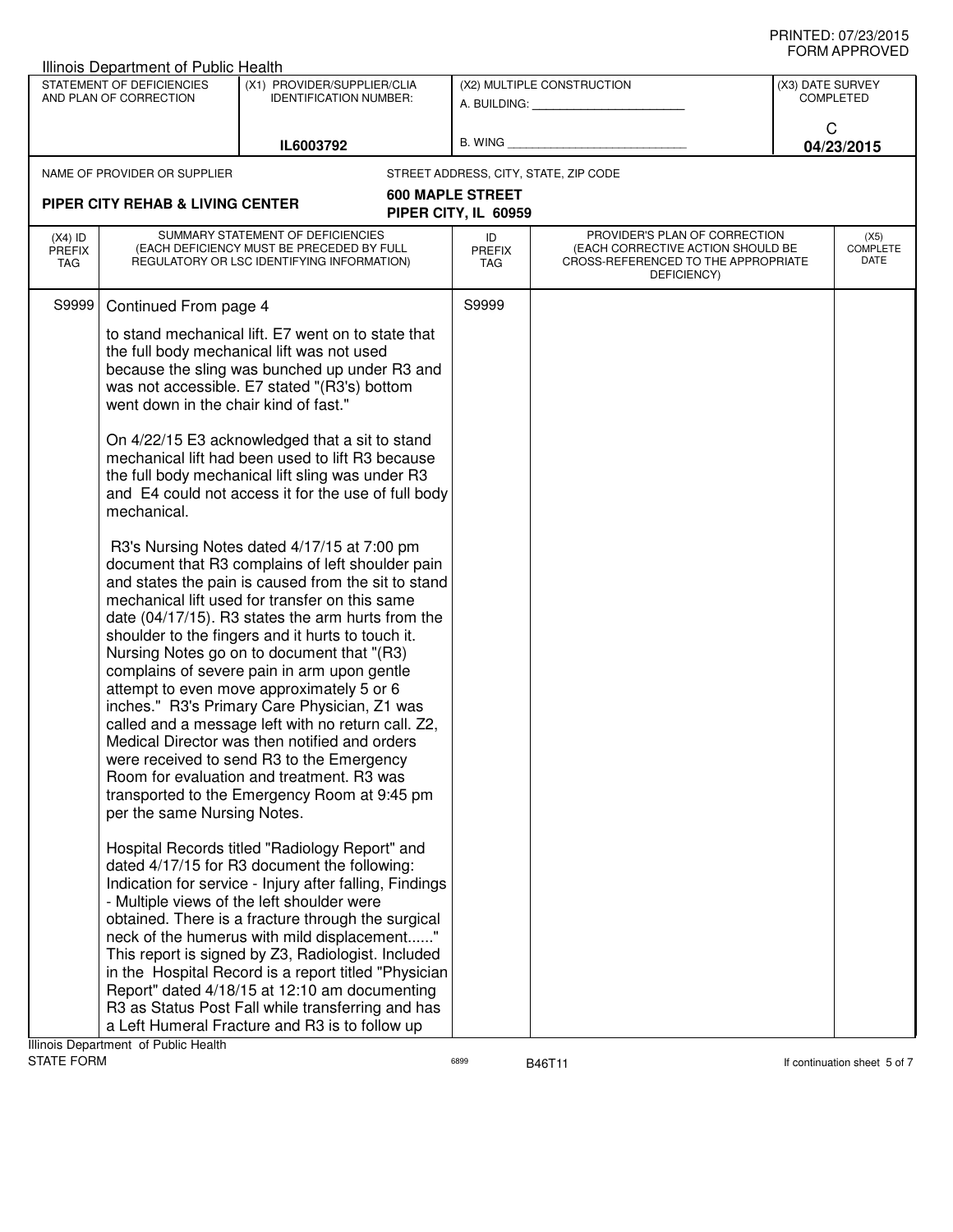|                                   | Illinois Department of Public Health                                           |                                                                                                                                                                                                                                                                                                                                                                                                                                                                                                                                                                                                                                                                                                                                                                                                                                                                                                                                                                                                                                                                                               |                                                         |                                                                                                                          |            |                                      |  |
|-----------------------------------|--------------------------------------------------------------------------------|-----------------------------------------------------------------------------------------------------------------------------------------------------------------------------------------------------------------------------------------------------------------------------------------------------------------------------------------------------------------------------------------------------------------------------------------------------------------------------------------------------------------------------------------------------------------------------------------------------------------------------------------------------------------------------------------------------------------------------------------------------------------------------------------------------------------------------------------------------------------------------------------------------------------------------------------------------------------------------------------------------------------------------------------------------------------------------------------------|---------------------------------------------------------|--------------------------------------------------------------------------------------------------------------------------|------------|--------------------------------------|--|
|                                   | STATEMENT OF DEFICIENCIES<br>AND PLAN OF CORRECTION                            | (X1) PROVIDER/SUPPLIER/CLIA<br><b>IDENTIFICATION NUMBER:</b>                                                                                                                                                                                                                                                                                                                                                                                                                                                                                                                                                                                                                                                                                                                                                                                                                                                                                                                                                                                                                                  | (X2) MULTIPLE CONSTRUCTION<br>A. BUILDING: A. BUILDING: |                                                                                                                          |            | (X3) DATE SURVEY<br><b>COMPLETED</b> |  |
| IL6003792                         |                                                                                |                                                                                                                                                                                                                                                                                                                                                                                                                                                                                                                                                                                                                                                                                                                                                                                                                                                                                                                                                                                                                                                                                               | B. WING <b>Example 2008</b>                             | C                                                                                                                        | 04/23/2015 |                                      |  |
|                                   | NAME OF PROVIDER OR SUPPLIER                                                   |                                                                                                                                                                                                                                                                                                                                                                                                                                                                                                                                                                                                                                                                                                                                                                                                                                                                                                                                                                                                                                                                                               |                                                         | STREET ADDRESS, CITY, STATE, ZIP CODE                                                                                    |            |                                      |  |
|                                   | PIPER CITY REHAB & LIVING CENTER                                               |                                                                                                                                                                                                                                                                                                                                                                                                                                                                                                                                                                                                                                                                                                                                                                                                                                                                                                                                                                                                                                                                                               | <b>600 MAPLE STREET</b><br>PIPER CITY, IL 60959         |                                                                                                                          |            |                                      |  |
| $(X4)$ ID<br><b>PREFIX</b><br>TAG |                                                                                | SUMMARY STATEMENT OF DEFICIENCIES<br>(EACH DEFICIENCY MUST BE PRECEDED BY FULL<br>REGULATORY OR LSC IDENTIFYING INFORMATION)                                                                                                                                                                                                                                                                                                                                                                                                                                                                                                                                                                                                                                                                                                                                                                                                                                                                                                                                                                  | ID<br><b>PREFIX</b><br>TAG                              | PROVIDER'S PLAN OF CORRECTION<br>(EACH CORRECTIVE ACTION SHOULD BE<br>CROSS-REFERENCED TO THE APPROPRIATE<br>DEFICIENCY) |            | (X5)<br><b>COMPLETE</b><br>DATE      |  |
| S9999                             | Continued From page 5                                                          |                                                                                                                                                                                                                                                                                                                                                                                                                                                                                                                                                                                                                                                                                                                                                                                                                                                                                                                                                                                                                                                                                               | S9999                                                   |                                                                                                                          |            |                                      |  |
|                                   |                                                                                | with orthopedics next week (Monday). R3 was<br>placed in a left arm immobilizer until seen by<br>orthopedics and returned to the facility.                                                                                                                                                                                                                                                                                                                                                                                                                                                                                                                                                                                                                                                                                                                                                                                                                                                                                                                                                    |                                                         |                                                                                                                          |            |                                      |  |
|                                   | already at high risk."<br>using any mechanical lift.                           | On 4/22/15 at 2:15 pm Z2, Medical Director<br>stated that a sit to stand mechanical lift is<br>probably not safe to use on someone who is<br>flaccid on the left side and is unable to bear full<br>weight. Z2 stated "I would expect the facility to do<br>what therapy recommended for transfers." Z2<br>went on to state that R3 or anyone having muscle<br>dystonia should not be transferred with a sit to<br>stand mechanical lift or something that could<br>possibly dislocate a joint. Z2 added "They are<br>On 4/23/15 at 1:40 pm E2 stated that on 10/27/14<br>R3 had a fall from the wheelchair. E2 stated that<br>a sit to stand mechanical lift had been used and<br>placed in front of R3 by E3. R3 could not grab the<br>left bar with her flaccid arm and hand. E2<br>acknowledged that E3 had tried to transfer R3<br>alone. E2 acknowledged at this time that the sit to<br>stand mechanical lift should not be used on R3<br>and there should always be two assistants when<br>2. The Physician Order Sheet dated April 2015<br>documents the following diagnosis for R2: |                                                         |                                                                                                                          |            |                                      |  |
|                                   | History of Cerebrovascular Accident,<br>Neuritis.<br>stand lift for transfers. | Osteoarthritis, Muscle Weakness and Neuralgia<br>The Care Plan dated 10/09/14 for R2 documents<br>extensive assistance of two and use of sit to<br>On 04/22/15 at 3:20 pm E3 and E5, both Certified<br>Nursing Assistants (CNA) repositioned R2 by<br>each standing at the sides of R2's wheelchair. E3                                                                                                                                                                                                                                                                                                                                                                                                                                                                                                                                                                                                                                                                                                                                                                                       |                                                         |                                                                                                                          |            |                                      |  |
|                                   | tracet of Dublic Hoolth                                                        | and E5 then lifted R2 under the axillary areas,<br>causing R2's shoulders to rise above the jaw line.                                                                                                                                                                                                                                                                                                                                                                                                                                                                                                                                                                                                                                                                                                                                                                                                                                                                                                                                                                                         |                                                         |                                                                                                                          |            |                                      |  |

Illinois Department of Public Health<br>STATE FORM

assets of the B46T11 and the Second Second Second Second Second Second Second Second Second Second Second Second Second Second Second Second Second Second Second Second Second Second Second Second Second Second Second Seco